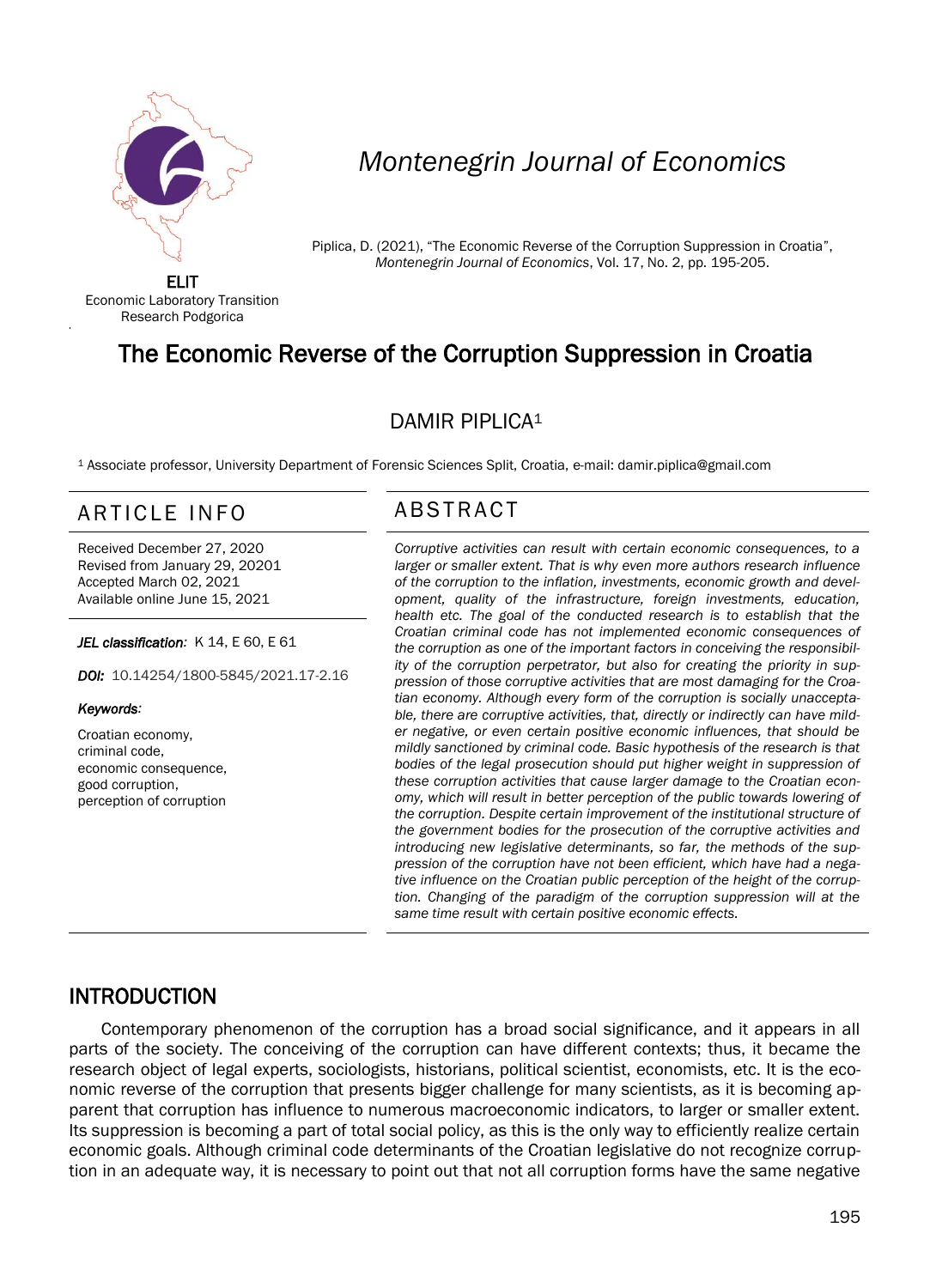influence on the national economy. Therefore, hereby, we shall demonstrate that such recognition is essential to put higher weight to suppression of such corruptive forms, that are economically, and at the same time socially, more damaging, in comparison to such corruptive forms that, beside negative consequences, can also have positive influence on the economy.

History has irrefutably shown that the corruption is a very resilient phenomenon, and in the future, some new forms of it can be expected, at "the border of criminal liability". Technical and technological development, and the development of the internet businesses especially, will result in certain forms of corruptive activities that are not sufficiently recognized, and their bad consequences as well. That is the reason to give more importance to recognition and criminal prosecution of such forms of the corruption that result in larger economic damage to the society.

#### 1. A SHORT OVERVIEW OF EMPIRIC RESEARCH OF THE INFLUENCE OF THE CORRUPTION TO THE ECONOMY

There is a lot of authors that research the influence of the corruption to certain economic indicators in their works. The phenomenon of "rent-seeking" has interested Baumol (1990), who has concluded that "rent-seeking" has a negative influence on the entrepreneurship and economic growth, whereas the structure of awarding is aimed against production and entrepreneurship. Furthermore, some other authors, such as Mauro (1995) have concluded that the corruption and the "rent-seeking" influence movement of certain economic resources towards non-productive activities. On the other hand, Murphy et al. (1991) have concluded that "rent-seeking" has negative influence on the economic growth. Cole et al. (2002), have also, among other things, established an indirect negative influence of the "rentseeking" to public investments and public services.

A lot of authors have established negative influence of the corruption to the economic growth, such as Pellegrini et al. (2004) et al. Moreover, Mendez et al. (2006) think that the negative influence of the corruption to the economic growth is the most obvious in "free" countries. On the other hand, Aidt et al. (2008) think that corruption has a strong negative influence on the economic growth in the countries where there is a higher level of the institutionalization, but at the same time, economic growth influences the reduction of the corruption. Furthermore, a negative influence of the corruption to the economic growth have been established by the researches of numerous other authors, such as Poirson (1998), as well as Gyimah-Brempong (2002). Piplica et al. (2011) have established certain negative influence of the corruption to the economic growth in Croatia and ten transition countries EU members. However, Pellegrini et al. (2004) considered that corruption has a negative influence on the investment, education, business policy and political stability, and that it only indirectly influences the economic growth. A lot of authors such as Neeman et al. (2004) have established negative influence of the corruption to the economic growth. However, authors, such as Rock et al. (2004) have in their researches established that there is an interesting phenomenon of some East Asian countries, where a high economic growth was noticed, although there was also a high level of the corruptions in these countries. This phenomenon is known as "East Asian Paradox".

Numerous authors, such as Brunetti et al. (1998), Pellegrini et al. (2004), have concluded that the corruption reduces the investment rate. Wei (1999) concluded that the corruption, just like taxes, reverses direct foreign investments. Abed et al. (2002) have also shown that the corruption substantially reduces foreign investments at an example of transition countries. Lambsdorff (1998) has concluded that there is a problem in the international exchange between exporters from the countries with the lower level of the corruption and importers from the countries with high level of corruption. Similarly, Hines (1995) has shown that the growth rate of the export of the American airplanes is significantly lower to the countries with high level of corruption. Alesina et al. (2002) have concluded that some corruption elements have positive relation to inflow of supportive funds per capita. Tanzi et al. (2002) have established, among other things, that the corruption has an influence to lowering of the road's quality. Friedman et al. (2002) concluded that corruption influences the growth of the grey market. Johnson et al. (1997) have also concluded that corruption influences the growth of the grey market. Mauro (1998) has shown that corruption influences lowering of public expenditure for education. Gupta et al. (2001) have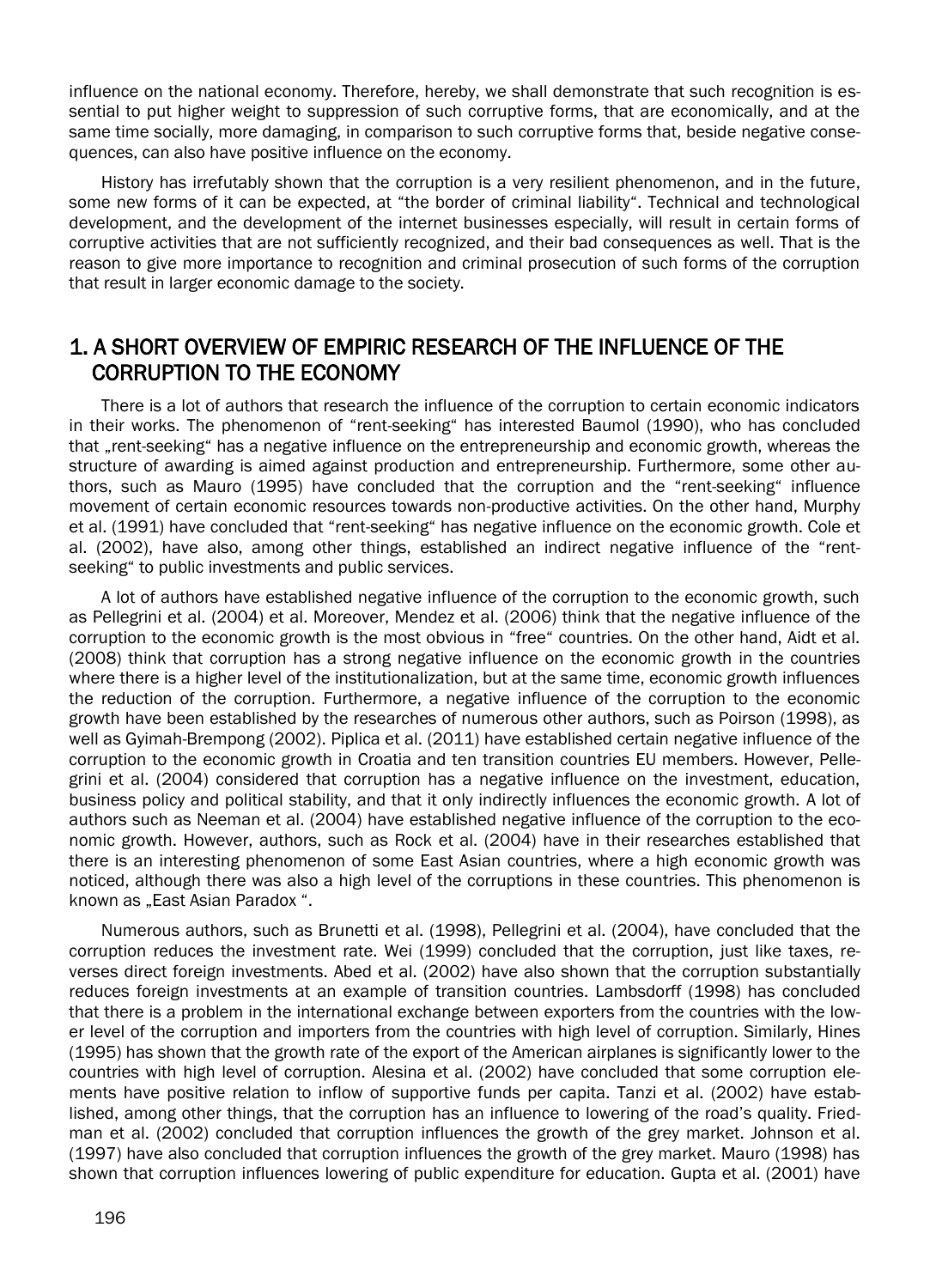concluded that a corrupted state administration influences increase of military expenditures. Some other authors, such as Kaufmann et. al. (1999), Gupta et al. (2002) in their researches have concluded that there is a significant influence of the corruption to the children's' deathrate. Mo (2001) has established that the corruption is reducing an annual average of the education of the citizens. The same author has established that the corruption encourages political instability of some countries. Some other authors have aimed their researches to the connection of the corruption with income inequality and citizens' poverty. Gupta et al. (2002) have concluded that the corruption encourages income inequity, while Foellmi et al. (2003) have concluded that the corruption influences increase of the wealth for already wealthy parts of the society in the total income. Welsch (2004) has established that the corruption influences the increase of the concentration of certain harmful particles in the air of the urban areas.

Several authors aimed their researches to the relation of the corruption and inflation. Thus, Rahmani et al. (2009) have established that the corruption has positive influence on the inflation, which was also confirmed by researches of Al-Mahrubi (2000). Abed et al. (2002) have also confirmed a positive influence of the corruption to the inflation but have also concluded that by realization of the structural reforms in transition countries such a positive influence has ceased. Piplica (2011) has concluded that the influence on the inflation in transition countries EU members is positive, but very weak. Furthermore, Honlonkou (2003) has concluded that the corruption strongly influences changing of the consumer prices. Off course, some other authors have researched the influence of the corruption to the economy, whereas they were considering various economic indicators, not only on macro- but also on microeconomic level. All the above mentioned researches have clearly shown the important economic reverse of the corruption, of which understanding depends efficient conduction of economic policy, i.e., reaching of set up goals of the economic policy. It is obvious that authority must implement adequate measures of the economic policy in accordance with measures of the corruption suppression, to encourage economic growth, lower the inflation, create righteous income distribution, increase education level of its citizens, enhancing the rule of law, etc.

#### 2. ECONOMIC REVERSE OF THE CORRUPTIVE CRIMINAL OFFENCES IN CROATIAN CRIMINAL CODE

A short overview of the empiric research has clearly shown that the corruption is, to a stronger or weaker extent, connected to various aspects of economic activities with negative final consequences. But does the corruption solely result in harmful consequences, or besides varying intensity of the harmful consequences, there can even be a positive influence on the economy? Off course, in any case corruptive activities are not moral or lawful, i.e., socially acceptable. However, considering such effects is very important to clearly separate corruption activities which are more harmful in the economic sense from these activities that are less harmful, which implicates conducting of different criminal policy, whereas a higher weight should be put onto suppression of the corruptive activities that result in higher damage to the economy. This matter is important to the Croatian society, to, by preventing corruptive activities, efficiently encourage economic growth, employment, more efficient filling of central state, local and regional budgets.

In the sequel of this work let us see how Croatian Criminal Code describes corruptive criminal offences, as well as their respective economic consequences. Comprehension of the corruptive criminal offences according to the statistical evidence of Ministry of Interior of the Republic of Croatia is somewhat narrower than comprehension of the criminal corruptive activities of the Ministry of Justice of the Republic of Croatia. Therefore, in analysis of corruptive criminal offences we will use a broader comprehension of the Ministry of Justice of the Republic of Croatia:

- "Abuse of Trust in Business Dealings" from the Article 246. of the CC
- "Receiving or Giving Bribes during Bankruptcy Proceedings" from the Article 251. of the CC
- "Receiving Bribes in Business Dealings" from the Article 252. of CC
- "Giving Bribes in Business Dealings" from the Article 253. of CC
- "Misuse of Public Procurement Procedures" from the Article 254. of CC
- "Money Laundering" from the Article 265. od CC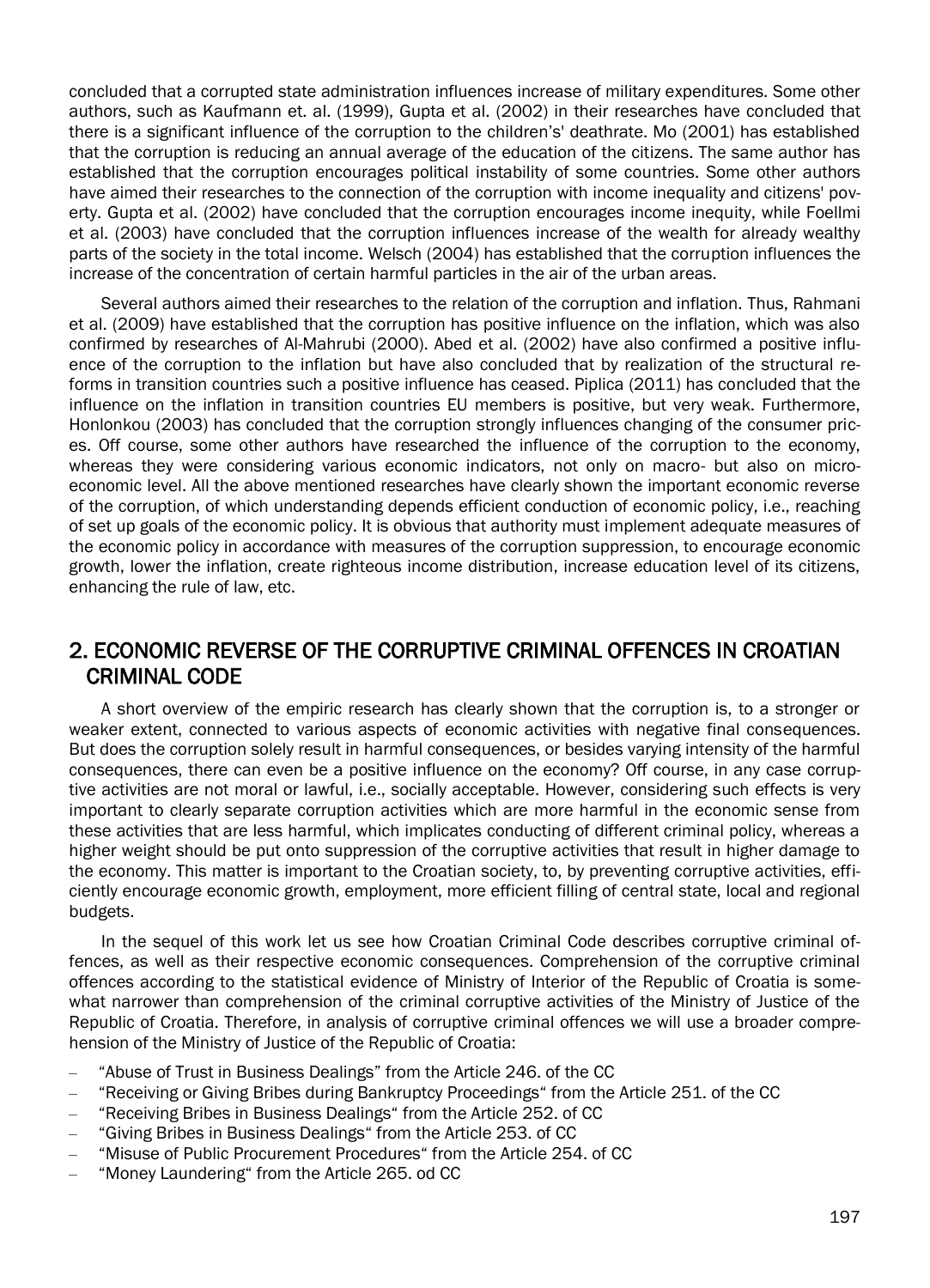- "Abuse of Position and Authority" from the Article 291. of CC
- "Unlawful Favouritism" from the Article 292. of CC
- "Taking a Bribe" from the Article 293. of CC
- "Giving a Bribe" from The Article 294. of CC
- "Trading in Influence" from the Article 295. of CC
- "Giving a Bribe for Trading in Influence" from the Article 296. of CC
- "Bribing Representatives" from the Article 339. of CC

Economic "substance" in the corruptive criminal offences in Criminal Code is primarily defined through obtaining of proceeds of crime, as well as material damage caused by corruptive activity, without specifying the size of the corruptive amount as an aggravating circumstance in the qualified form of the deed. On the other hand, the size of the material damage, as a rule, defines a qualified form of a corruptive criminal offence, which is related with more severe sanction. Thus, for criminal offence from the article 246., item 2. of the Criminal Code, "Abuse of Trust in Business Dealings" it is said that the perpetrator of this offence will be punished with prison sentence from one to ten years if the proceeds of crime or damage from the offence are substantial. Therefore, this penalty is twice higher compared to the same criminal offence from the item 1. According to the legal understanding of Criminal Department of the Supreme Court of the Republic of Croatia from the  $27<sup>th</sup>$  December 2012., substantial criminal proceeds or significant damage exists, when its value exceeds HRK 60,000.00.

In criminal offence "Receiving or Giving Bribes during Bankruptcy Proceedings" from the Article 251. of the Criminal Code there are no established economic values, and no size of the bribe is being established as an aggravating circumstance for perpetrating such an offence. In criminal offences "Receiving Bribes in Business Dealings" from the Article 252. of CC and "Giving Bribes in Business Dealings" from the Article 253. of CC there are no established economic values, and no size of the bribe is defined as an aggravating circumstance in performing such criminal offences, so only committing of the damage is mentioned, without defining of its scale. Also, in criminal offence "Misuse of Public Procurement Procedures" from the Article 254. of the Criminal Code, just like in "Abuse of Trust in Business Dealings," from the Article 246. of Criminal Code, it is said that the perpetrator of these criminal offences will be punished with the prison sentence in duration of one to ten years, if substantial criminal proceeds is obtained, or a substantial damage has been caused. Such a penalty is two times longer in comparison to the same criminal offence from the item 1. However, criminal offence "Money Laundering," from the Article 265. of the Criminal Code is better defined, which is logical considering the substance of the deed and the aim of suppression of unlawful activities. Even in first three paragraphs of this work, criminal proceeds obtained by criminal offence is mentioned, while in the fifth paragraph criminal proceeds of substantial value is mentioned, which as per legal understanding of the Criminal Department of the Supreme Court dd 27th December 2012 amounts HRK 60,000.00 and is to be sanctioned by higher prison sentence. Criminal proceeds are also mentioned in paragraphs 6., 7. and 8., whereas paragraph 9. clearly states for criminal proceeds that such proceeds will be confiscated.

Criminal offence "Abuse of Position and Authority" from the Article 291. of CC, item 1. states the obtaining of the criminal proceeds and causing of the damage without making difference between material and non-material damage. However, in criminal offence qualified in the item 2. it is stated that obtaining of substantial criminal proceeds or causing significant damage is to be punished with significantly longer prison sentence, that can be higher more than two times compared to the prison sentence the offence from the item 1. In "Unlawful Favouritism" from the Article 292. of CC there are no defined economic values, although it is very important legal regulation of the unlawfulness related to the public procurement, which is a significant part of GDP of the Republic of Croatia. Also, there are no established economic values in criminal offences "Taking a Bribe" from the Article 293. of CC and "Giving a Bribe" from the Article 294. of CC and no size of the bribes is established as an aggravating circumstance in committing such criminal offences. Furthermore, even in the description of the criminal offence "Trading in Influence" from the Article 295. of CC, "Giving a Bribe for Trading in Influence" from the Article 296. of CC and "Bribing Representatives" from the Article 339. of CC no economic values are established, and no aggravating circumstances in perpetrating for these criminal offences are mentioned.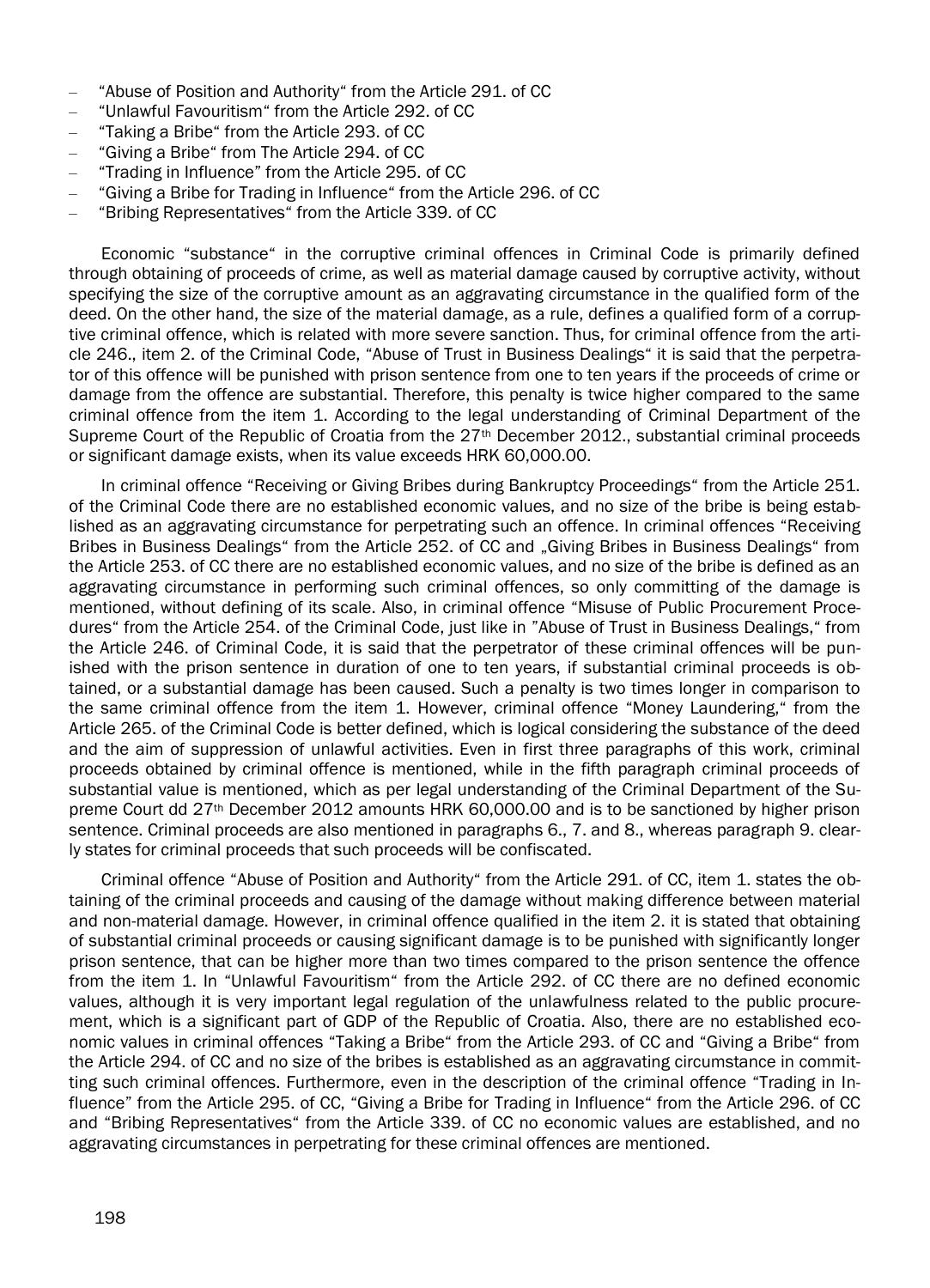Table 1. Corruptive Criminal Offences in Croatia and Economic Context in Definition of the Criminal Offence

| Corruptive Criminal Offences                             | Economic Substance in Definition of Criminal Of-<br>fence |  |  |
|----------------------------------------------------------|-----------------------------------------------------------|--|--|
| "Abuse of Trust in Business Dealings" from the           | Substantial criminal proceeds or substantial              |  |  |
| Article 246, of the CC                                   | damage                                                    |  |  |
| "Receiving or Giving Bribes during Bankruptcy            | Not contained                                             |  |  |
| Proceedings" from the Article 251. of the CC             |                                                           |  |  |
| "Receiving Bribes in Business Dealings" from the         | Not contained                                             |  |  |
| Article 252. of CC                                       |                                                           |  |  |
| "Giving Bribes in Business Dealings" from the Arti-      | Not contained                                             |  |  |
| cle 253, of CC                                           |                                                           |  |  |
| "Misuse of Public Procurement Procedures" from           | Substantial criminal proceeds or substantial              |  |  |
| the Article 254, of CC                                   | damage                                                    |  |  |
| "Money Laundering" from the Article 265. od CC           | Criminal proceeds, substantial criminal proceeds,         |  |  |
|                                                          | confiscation of the proceeds                              |  |  |
| "Abuse of Position and Authority" from the Article       | Criminal proceeds or damage, substantial criminal         |  |  |
| 291. of CC                                               | proceeds or substantial damage                            |  |  |
| "Unlawful Favouritism" from the Article 292. of CC       | Not contained                                             |  |  |
| "Taking a Bribe" from the Article 293. of CC             | Not contained                                             |  |  |
|                                                          |                                                           |  |  |
| "Giving a Bribe" from The Article 294. of CC             | Not contained                                             |  |  |
| "Trading in Influence" from the Article 295. of CC       | Not contained                                             |  |  |
| "Giving a Bribe for Trading in Influence" from the       |                                                           |  |  |
| Article 296, of CC                                       | Not contained                                             |  |  |
| "Bribing Representatives" from the Article 339. of<br>CС | Not contained                                             |  |  |

Source: author's analysis

Off course, the absence of the established economic values, the size of the bribe or some other economic value, can be understood in a way that legislator would like to process efficiently all the forms of unlawfulness that these deeds comprise, regardless of the higher or lower value of the deed. It is important to point out, that in the description of the mentioned criminal offences no other impacts to the Croatian economy have been conceived, and they can vary a lot, as we have seen from the mentioned research. Differentiation of the corruptive activities that can cause large damages to the Croatian economy in comparison to such corruptive activities of which consequences are smaller, or that can even have some positive effects, should be adequately entered in legal determinants of the Criminal Code. Such important facts should not be only the object of subjective evaluation of the bodies of the criminal prosecution or legal authority, but also a part of legal determinants. Taking into consideration, that implementing of such laws is conducted by legal experts as a rule, an adequate economic component would be a certain connection to the efficient conduction of the economic, i.e., social policy.

## 3. SUPPRESSION OF THE CORRUPTION IN CROATIA

#### 3.1 "Good" Corruption and its Economic Consequences

Corruption can be observed and analysed in various ways. Corruptive activities can result in small, but also extremely large damage to the society. The number of corruptive perpetrators can range from only two persons, to a bigger number of participants on different corruptive levels and with varying levels of organization. Corruptive activities can be done only once, or they can be repeated in some time frame. Corruptive forms on higher levels of the social power are different to those on lower levels. We can separate corruptive forms according to the corruptive execution, whereas in modern society it is favoured by the development of the technic and technology. The clarity of the corruptive activity is not always obvious, and not all countries have the same legislative system.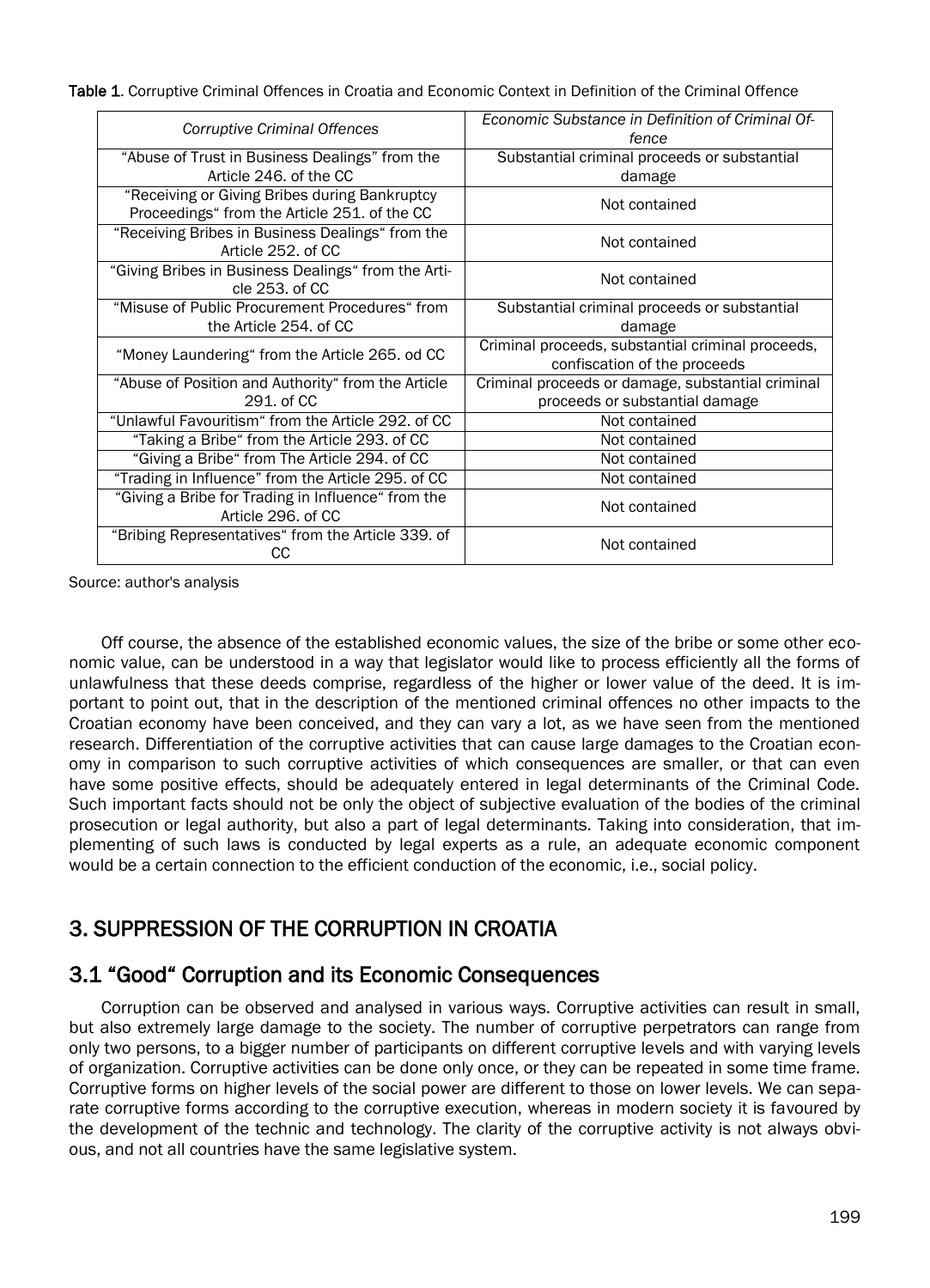Some authors, like Morris (2011) differentiate corruption on high and low level. Corruptive activities of the perpetrators from higher positions in authority or legislative would represent corruption on high level. Corruption on low level would be represented through corruptive activities of "plain" public officials and the like. Morris (2011) has analysed corruption according to the position of the state official so he deemed it can be in authority, legislative, local authorities, customs offices, police, etc. Morris thinks that corruptive greed can be only subjective, but it can also comprise an organized group of persons. Grubisa (2010) differentiate active corruption, when someone's activities initiate state official to the corruptive activity, but it can also be passive, if the initiator is state official by himself. Derencinovic (2001) thinks that the corrupter has an active, while a person he evolves into corruption has a passive role. Amundsen (1999) differentiate corruption between two perpetrators from corruptive activities that involve a bigger number of participants. On the other hand, Heywood (1997) differentiate corruption on local and on national level.

We have mentioned only smaller portion of various aspect of observing corruption. However, in the context of this work's theme, we shall analyse specific influence of the corruption to certain economic activities, that should not always result in economic damage, but that can consequently have positive effects to the economy, hence we call it "good" corruption. Moreover, some East-Asian countries, like China, South Correa, Japan, Thailand and Indonesia have larger economic growth and development, despite relatively high level of the corruption in these countries, and this phenomenon is called "East-Asian Paradox". Thus, Wedeman (2012) has especially researched reasons for strong economic growth of China, despite high corruption dispersion in the country. In the sequel, we will observe what consequences to the Croatian economy can be, through examples from the legal practice.

*Case study no. 1. "After conducted investigation, USKOK (Croatian State Prosecutor's Office for the Suppression of Organized Crime and Corruption), has filed an indictment against I.S. due to criminal offence of receiving bribe. The indictment charges I.S., that as a Prime Minister of the Croatian government, at the beginning of 2008, In Zagreb and in Budapest, with highly positioned official from the board of directors of MOL has arranged for the amount of EUR 10,000,000.00 to do anything in his power to conclude amendments of the Agreement of mutual relations of the shareholders, by which Republic of Croatia will with no grounds secure to MOL prevailing influence to INA (Croatian Oil Industry), and that, for the aforementioned amount a deal and an agreement would be concluded to separate gas business from INA, i.e. separation of the gas business section that produces loss and its overtaking from Croatian side. To realize the agreed, I.S. has, although he knew that conclusion of such agreements is not in the interest of the Republic of Croatia, by using his authority as a Prime Minister of Croatian Government, stated and enforced his conclusions, prepared in advance, of essential elements of these agreements and finally on 30th January 2009 such agreements were concluded, completely accepting all requests from MOL, and total agreed amount has been paid to I.S. in arrears."<sup>1</sup>*

From the above mentioned concrete example it is obvious that County Court of Zagreb has filed indictment against I.S. whereas the accused is charged that as a consequence of his possible corruptive activities *"amendments of the Agreement of mutual relations of the shareholders, by which Republic of Croatia will with no grounds secure to MOL prevailing influence to INA (Croatian Oil Industry), and that, for the aforementioned amount a deal and an agreement would be concluded to separate gas business from INA, i.e. separation of the gas business section that produces loss and its overtaking from Croatian side".* Therefore, negative effects of the possible corruptive activity to one of the most important economic subjects in Croatia are obvious. Moreover, additionally a part of gas business that creates loss and it is to be taken by the Republic of Croatia. However, there is the reverse of the medal, so we can also analyse effects of possible corruptive activities to the Hungarian economic subject. There are no such negative consequences, but as a result we have just the opposite, that by described circumstances "MOL has insubstantially secured prevailing influence on INA" and in addition there would be "*separation of the gas business section that produces loss to the disadvantage of the Croatian side".* According to the indictment the charge to the Hungarian partner would amount 10 million EUR. Economic benefit of the described activities significantly exceeds the above-mentioned amount, and for Hungarian side, it would definitely be a "good" corruption. Certain political and legal parts of Hungarian society have strongly re-

 $\overline{a}$ 

<sup>1</sup> Modified according to http://www.dorh.hr/PodignutaOptuznicaProtivIveSanadera01, July 28, 2020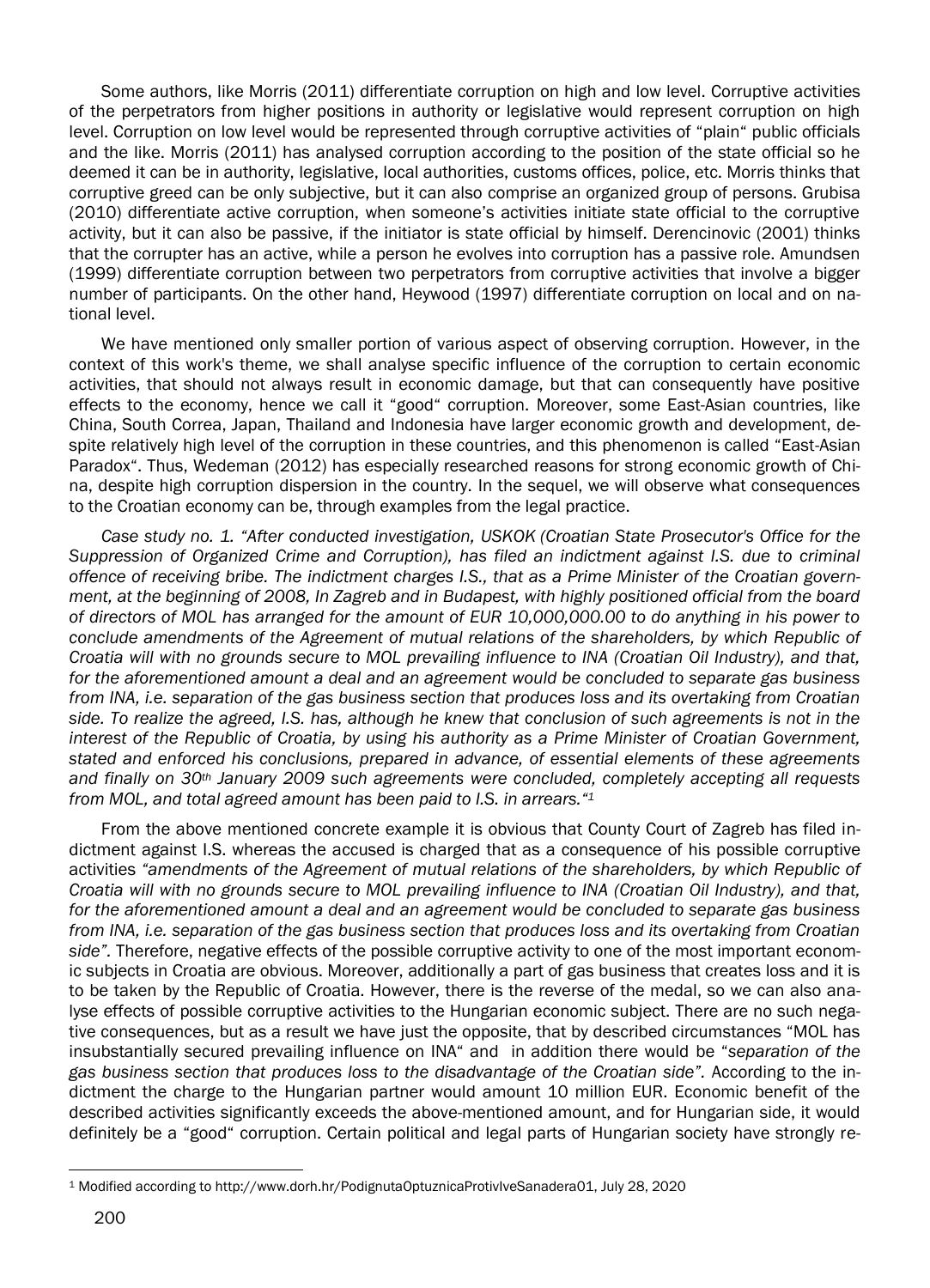sisted to legal prosecution of "highly positioned person from the bord of directors of MOL," whereas the exact reason can be benefits to Hungarian society.

*Case study no. 2. "Based on a criminal report from PNUSKOK (Police National Office for Suppression of Organized Crime and Corruption), USKOK (Croatian State Prosecutor's Office for the Suppression of Organized Crime and Corruption) has ordered conduction of the investigation against four Croatian citizens, due to reasonable doubt to criminal offences of giving and receiving of the bribe and assistance in receiving bribe. There is a reasonable doubt that, in the period of 18th March until 15th of April, in Split and Zagreb, the 1st accused as a Chief of the Independent Department of Legal Affairs with Ministry of Physical Planning, Construction and State Assets, through 2nd accused, former employee of the Ministry of Physical Planning, Construction and State Assets, and at request from 3rd accused, founder of one Company and the 4th accused, actually in charge of the business of the Company, have been taking actions in order to obtain from Administrative department of Construction and Physical planning of the city of Split changing and amendment of the building permit issued to the Company in question as an investor in one hotel to be built to keep the size and the number of floors of the hotel, despite the fact that as per original building permit the size and number of floors were reduced. With the goal to realize the above-mentioned, 4th and 3rd accused have requested 2nd accused to intermediate in order for the Ministry of Physical Planning, Construction and State Assets to issue an opinion to their Company which would be basis to avoid pulling down the hotel's floor, and in the end for issuing changed and amended building permit, after which 2nd accused, using as a former employee of the Ministry of Physical Planning, Construction and State Assets, has used his acquaintance with 1st accused, has arranged a meeting of the 1st accused with 3rd and 4th accused in Zagreb, where 2nd accused also was present. After the 4th and 3rd accused have promised to financially award 1st accused for issuing of the mentioned opinion, 1st accused have firs composed the text of the inquiry, that 4th and 3rd accused would send to the Ministry of Physical Planning, Construction and State Assets, on behalf of the Company, while 2nd accused was instructed to convey to them about the ways of delivery and to whom it should be addressed, all in order for 1st accused to issue to them the requested opinion on behalf of the Ministry of Physical Planning, Construction and State Assets. Then, 4th and 3rd accused, following the instructions of the 1st accused, have submitted the request for the opinion on behalf of the Company, and then 1st accused has, on behalf of the Ministry of Physical Planning, Construction and State Assets have issued the opinion adequate for obtaining changing and amending of the building permit, and 4th accused, according to the agreement with 3rd accused, has given the amount of EUR 660,00 to the 1st accused.<sup>2</sup>*

From the above-mentioned example it is obvious that the perpetrators have taken certain activities to "change and amend building permits issued to the mentioned company as an investor in a hotel building, so that, although the shape and size of the building have been reduced, final building size and number of floors remained the same". At the same time, activities of the perpetrators were aimed to obtain "opinion as a basis not to pull down one floor of the hotel and based of this opinion a changed and amended building permit would be issued". Thus, mentioned activities, for which there is a reasonable doubt that are a part of corruptive activities, would result with finishing of the hotel building, that would then commence its economic activity. The entrepreneur would be obliged to employ a certain number of persons, he would be obliged to fulfil his tax obligations, bank would be able to receive funds for the loan, etc. It is obvious that the described activities, which are allegedly corruptive, for a consequence have had certain positive economic results, so we can consider them a "good" corruption.

#### 3.2 Suppression of the Corruption in Croatia and Public Perception of the Suppression

During last ten years legislative and institutional frames for the suppression of the corruption have been improved (Iacobuta et al., 2019; Simovic, 2020). The catalogue of the corruptive criminal offences has been broadened by defining of new corruptive activities, while the bodies of the prosecution have been strengthened by establishing special police national troops for corruption suppression and organized crime, a separate department for financial investigations within the Ministry of Finance, etc. De-

 $\overline{a}$ 

<sup>2</sup> Modified according to http://www.dorh.hr/17042019, July 28, 2020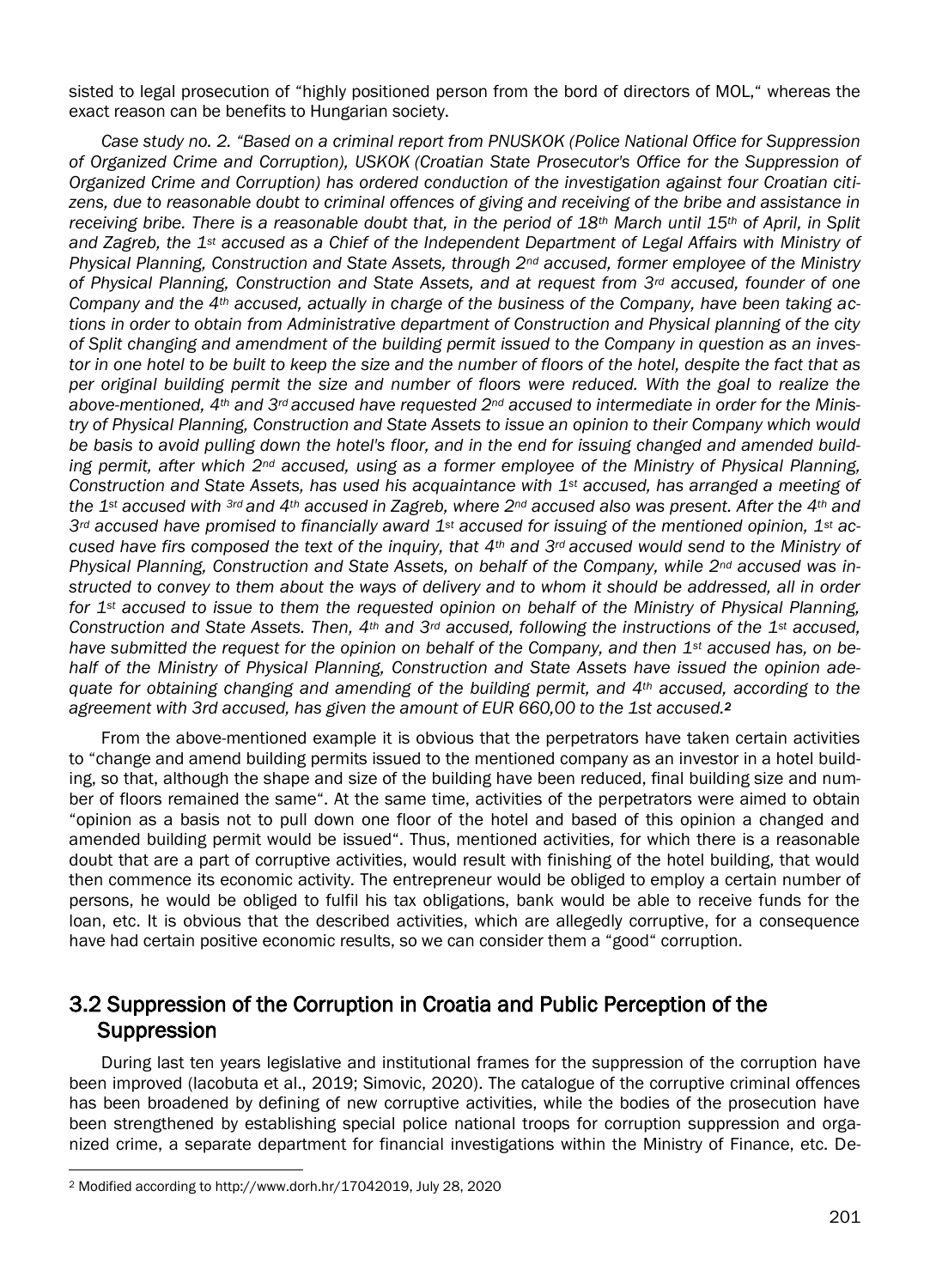spite positive movements in revealing and penal processing of the large corruptive affairs with substantial damages to the Croatian economy, there were no significant movement in the perception of the Croatian citizens of the efficiency of the corruption suppression in Croatia, which can be seen from the Table No. 2.

| Years | Registered | Number of    | Damage in     | Corruption   |
|-------|------------|--------------|---------------|--------------|
|       | criminal   | registered   | <b>HRK</b>    | perceptions  |
|       | offenses   | perpetrators |               | <b>Index</b> |
| 2019  | 785        | 186          | 53.309.307    | 47           |
| 2018  | 515        | 99           | 18.051.381    | 48           |
| 2017  | 761        | 185          | 86.707.228    | 49           |
| 2016  | 905        | 181          | 130.584.318   | 49           |
| 2015  | 759        | 302          | 244.906.339   | 51           |
| 2014  | 920        | 280          | 310.797.557   | 48           |
| 2013  | 1940       | 615          | 941.965.674   | 48           |
| 2012  | 825        | 298          | 568.505.910   | 46           |
| 2011  | 911        | 383          | 1.054.309.386 | 40           |

Table 2. Suppression of the Corruption in Croatia and CPI in the Period 2011 – 2019.

Sourc[e:https://mup.gov.hr/pristup-informacijama-16/statistika-228/statistika-mup-a-i-bilteni-o-sigurnosti](https://mup.gov.hr/pristup-informacijama-16/statistika-228/statistika-mup-a-i-bilteni-o-sigurnosti-cestovnog-prometa/283233)[cestovnog-prometa/283233](https://mup.gov.hr/pristup-informacijama-16/statistika-228/statistika-mup-a-i-bilteni-o-sigurnosti-cestovnog-prometa/283233) , [https://www.transparency.org/en/countries/croatia#](https://www.transparency.org/en/countries/croatia)

It is in the period from 2011 – 2019, when penal prosecution of economic affairs related to important economic subjects in Croatia occurred, such as INA, Agrokor, Uljanik, etc., and for important authority persons in governmental level, or in cities such as Zagreb, Split, etc. Thus, in the mentioned time frame 2529 perpetrators were reported for committing 8321 corruptive criminal offence, whereas established corruptive damage amounted HRK 3.409.137.100. However, still the biggest number of the processed cases of the corruptive criminal offences is related to the so called "street corruption," i.e., corruption of lower ranked public officials.

| Number of corruption offenses and CPI in the period 2011 - 2019              |                                |                |                                      |                                |  |  |
|------------------------------------------------------------------------------|--------------------------------|----------------|--------------------------------------|--------------------------------|--|--|
| Dependent: CPI                                                               | $R = 0.02356$                  | $F = 0,00389$  | $R^2$ = 0,00056                      | $df = 1,7$                     |  |  |
| No. of cases: 9                                                              | adjusted $R^2$ =<br>$-0,14222$ | $p = 0.952022$ | St. err. of est.:<br>3,29410         | Intercept:<br>47,50099         |  |  |
| Std.err: 2,90436                                                             | $t(7) = 16,355$                | $p = 0,0000$   | Corr. offenses<br>$b* = -0.02$       | $Y = 1069,462 -$<br>$3,0614*x$ |  |  |
| Number of perpetrators of corruption offenses and CPI in Croatia 2011 - 2019 |                                |                |                                      |                                |  |  |
| Dependent: CPI                                                               | $R = 0,23742$                  | $F = 0,41818$  | $R^2$ = 0,05637                      | $df = 1,7$                     |  |  |
| No. of cases: 9                                                              | adjusted $R^2$ =<br>$-0,07843$ | $p = 0,53847$  | St. err. of est.:<br>3,20079         | Intercept:<br>48,68905         |  |  |
| Std.Error:<br>2,35235                                                        | $t(7) = 20,698$                | $p = 0,0000$   | Perp. of corrupt<br>crimes $b*=0,24$ | $Y = 834,0526 -$<br>11,6842*x  |  |  |
| Damage in HRK and CPI in Croatia 2011 - 2019                                 |                                |                |                                      |                                |  |  |
| Dependent: CPI                                                               | $R = 0,66601$                  | $F = 5,58029$  | $R^2$ = 0,44357                      | $df = 1,7$                     |  |  |
| No. of cases: 9                                                              | adjusted $R^2$ =<br>0,36408    | $p = 0,05017$  | St. err. of est.:<br>2,45788         | Intercept:<br>49,32859         |  |  |
| Std.Error:<br>1,17672                                                        | $t(7) = 41,921$                | $p = 0,0000$   | Dam. $b* = -0.67$                    | $Y = 4,3648E9 -$<br>8,4211E7*x |  |  |

Table 3 Regression Results

Source: own calculation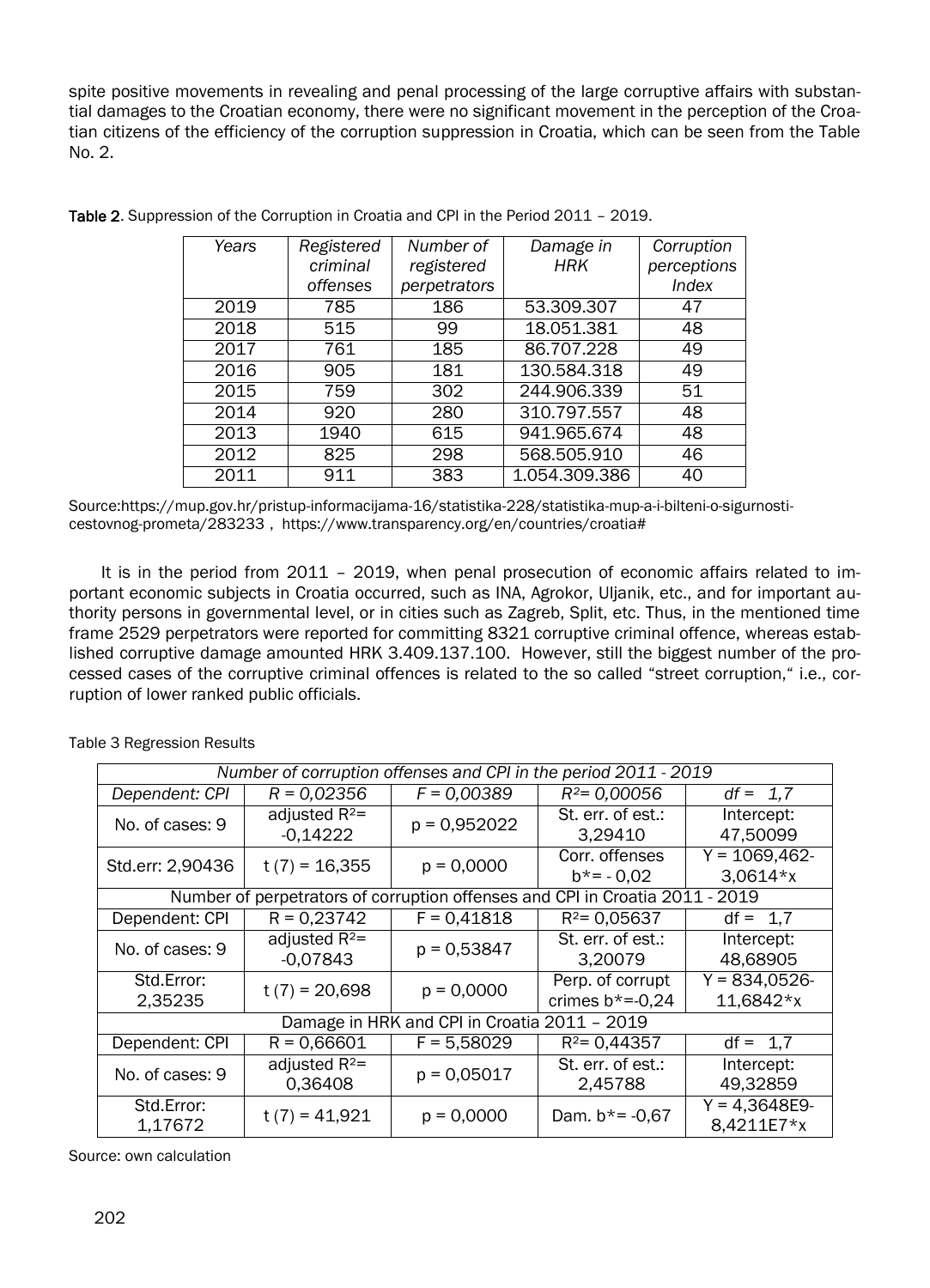The results of our research clearly show that processing of bigger number of perpetrators of corruptive criminal offences, just like enlarged number of disclosed corruptive offences have no significant impact to the perception of Croatian public opinion of the scale of the corruption in Croatia. Namely, "spectacular" actions of the police arrest, are often aimed to corruptive offenders on lower levels of social danger, that admit their responsibility for the crime to get milder punishments. It is interesting that the public perception reacts negatively to the processing of the larger corruptive affairs, that cause more significant consequences for Croatian economy, considering the perpetrators of the mentioned deeds would not be punished, or would not be adequately punished during long legal proceedings, which is obvious from the following graph.



Croatian citizens clearly feel consequences of the corruptive activities, as their standard is lowering, they are losing their jobs, they do not have equal possibility of obtaining a job and career advance, they do not have equal possibility of using health services, they do not have equal education possibilities, etc. Therefore, the suppression of the corruptive activities demands changing of the very paradigm of its suppression, that must be strategically oriented to those corruption forms that are most socially damaging, and especially such corruption that damages Croatian society. The point of the suppression of the corruption is not only in the quantity of the figures, but in suppressing the most damaging forms of the corruption, which are felt by citizens themselves.

#### **SUMMARY**

Corruption, in its essence, is a negative social phenomenon, and as such it is morally and legally sanctioned in all social communities. However, not all corruptive activities are the same, moreover, they can substantially differ and result in different consequences. Despite its negative essence, corruptive activities can result with positive effects to a certain economy, which can refer to the growth of the GDP, employment rate, filling of the state budget, etc. Legislator in criminal legislative did not recognize possible positive effects of some economic activities, but they are treated just like all other corruptive activities. Just the opposite, it would be completely justified that the description of certain corruptive criminal offences comprises also mitigating circumstances for perpetrators of the corruptive activities that have positive effects to the society. In this way a positive movement would be made in penal policy and a higher weight would be put to suppression of such corruptive activities that produce bigger economic damage. This, off course, does not mean that perpetrators of the "good" corruptive activities would be not be investigated, but it would only change the priorities in criminal prosecution.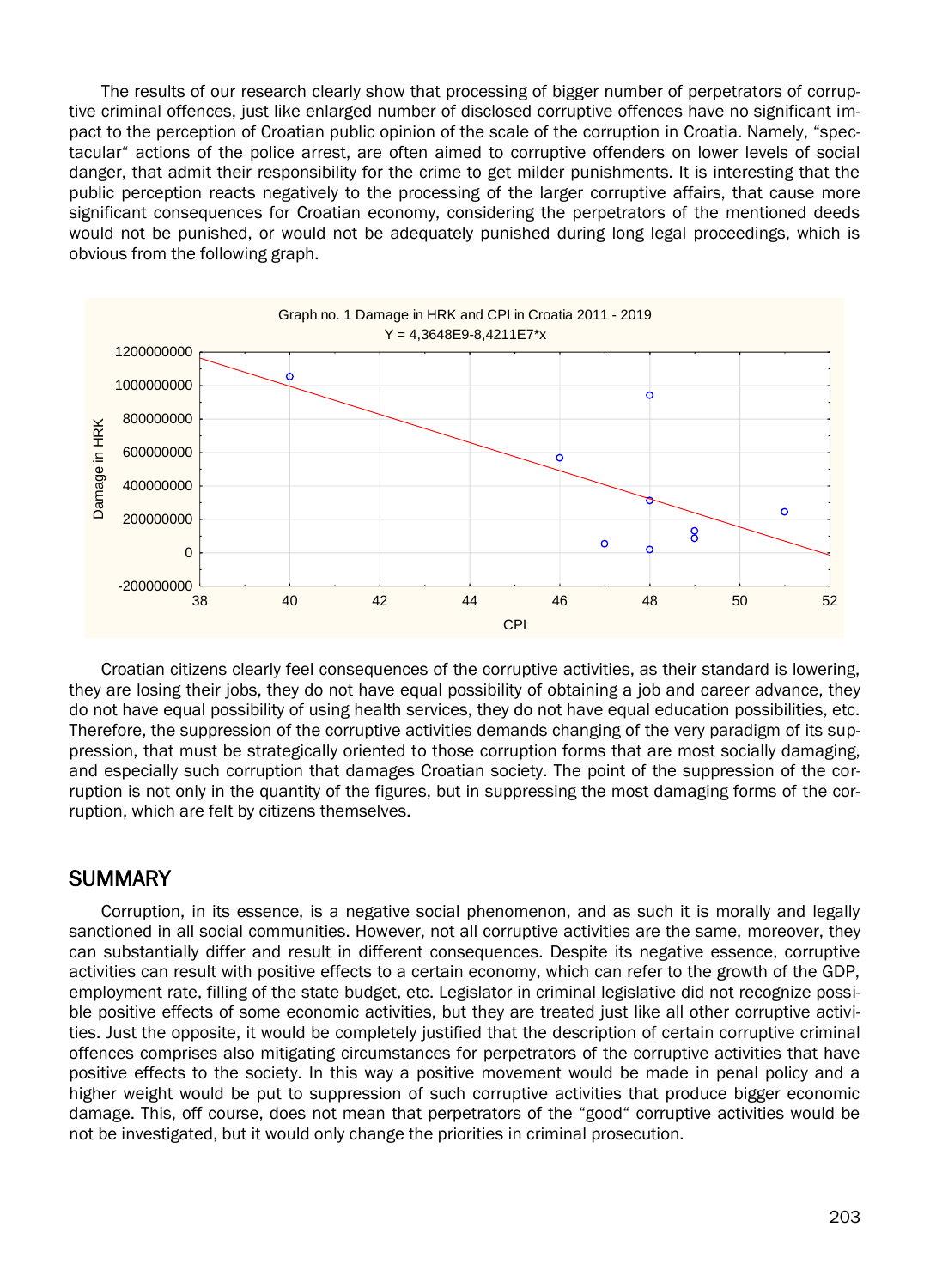#### **REFERENCES**

- Abed, G.T., Davoodi, H.R. (2002), "Corruption, structural reforms, and economic performance in the transition economies" in George T. Abed and Sanjeev Gupta (Ed.), *Governance, corruption & economic performance*, *International Monetary Fund, Publication Services, Washington, D.C.,* pp. 489-537.
- Aidt, T., Dutta, J., Sena, V. (2008), "Governance Regimes, Corruption and Growth: Theory and Evidence," *Journal of Comparative Economics,* Vol. 36, pp. 195-220.
- Alesina, A., Weder, B. (2002), "Do Corrupt Governments Receive Less Foreign Aid*?," American Economic Review*, Vol. 92, No. 4, pp. 1126-1137.
- Al-Marhubi, F.A. (2000), "Corruption and Inflation," *Economic Letters*, Vol. 66, pp. 199-202.
- Amundsen, I. (1999), "Political Corruption an introduction to the issues", *Working Paper, Chr. Michelsen Institute, Bergen:* http://www.consocial.cgu.gov.br/ uploads/biblioteca\_arquivos/122/arquivo\_ 05f01e79ad.pdf , September 28, 2018
- Baumol, W.J. (1990), "Entrepreneurship: Productive, Unproductive, and Destructive", *Journal of Political Economy,* Vol. 98, No. 5, pp. 893-921.
- Brunetti, A., Kisunko, G., Weder, B. (1998), "Credibility of Rules and Economic Growth: Evidence from a Worldwide Survey of the Private Sector", *The World Bank Economic Review*, Vol. 12, No. 3. pp. 353- 384.
- Cole I.M., Chawdhry,M.A. (2002), "Rent Seeking and Economic Growth: Evidence from a Panel of U.S. States," *Cato Journal, Cato Institute,* Vol. 22, No. 2, pp. 211-228,
- Derencinovic, D. (2001) "Corruption Myth", *NOCCI, Zagreb:* pp. 33-42 https://www.transparency.org/ what-is-corruption, September 28, 2018
- Foellmi, R., Oechslin, M. (2003), "Who Gains From Non-Collusive Corruption?," *IEW Working Paper, University of Zurich,* No. 142.
- Grubisa, D. (2010), "Anti-corruption Policy in Croatia: Benchmark for EU Accession", *Political thought,* Vol. 47, No. 5, pp. 69-95 (in Croatian), http://hrcak.srce.hr/file/102664, October 1, 2018
- Gyimah-Brempong, K. (2002), "Corruption, Economic Growth, and Income Inequality in Africa," *Economics of Governance,* Vol. 3, No. 3, pp. 183-209.
- Gupta, S., De Mello, L., Sharan, R. (2001), "Corruption and Military Spending," *European Journal of Political Economy,* Vol. 17, No. 4, pp. 749-777.
- Gupta, S., Davoodi, H.R., Tiongson, E.R. (2002), "Corruption and the Provision of Health Care and Education Services," in George T. Abed and Sanjeev Gupta *(Ed.): Governance, Corruption, & Economic Performance, International Monetary Fund,* Publication Services, Washington, D.C., pp. 254-279.
- Heywood, P. (1997), "Political Corruption: Problems and Perspectives," *Political studies,* Vol. 45, No. 3, pp. 417-435. URL:http://onlinelibrary.wiley.com/doi/10.1111/1467-9248.00089/pdf, October 1, 2018
- Hines, J. R. (1995), "Forbidden Payments: Foreign Bribery and American Business After 1977", *NBER Working Paper,* National Bureau of Economic Research (NBER), *Cambridge,* No. 5266.
- Honlonkou, A., (2003), "Corruption, inflation, croissance et développement humain durable: Y a-t-il un lien?," *Mondes en Développement,* Vol. 31, No. 3, pp. 89-106.
- Johnson, S., Kaufmann, D., Shleifer, A. (1997), "The Unofficial Economy in Transition," *Brookings Papers on Economic Activity, Brookings Institution,* Vol. 2, pp. 159-239.
- Iacobuta, A-O., Mursa, G.C., Mihai, C., Cautisanu, C., Cismas, L.M. (2019), "Institutions and Sustainable Development: A Cross-Country Analysis", *Transformations in Business & Economics*, Vol. 18, No. 2A (47A), pp.628-646.
- Friedman, E., Johnson, S., Kaufmann, D., Zoido-Lobaton, P. (2000), "Dodging the Grabbing Hand: The Determinants of Unofficial Activity in 69 Countries", *Journal of Public Economics,* Vol. 76, No. 3, pp. 459-493.
- Mauro, P. (1995), "Corruption and Growth," *Quarterly Journal of Economics,* Vol. 110, No. 3, pp. 681- 712.
- Mauro, P. (1998), "Corruption and the Composition of Government Expenditure", *Journal of Public Economics,* Vol. 69, No. 2, pp. 263-279.
- Méndez, F., Sepúlveda, F. (2006), "Corruption, Growth and Political Regimes: Cross Country Evidence", *European Journal of Political Economy,* Vol. 22, pp. 82-98.
- Morris, S.D. (2011), "Forms of Corruption", *CESifo Dice Report*, Vol. 2, pp. 3-7.